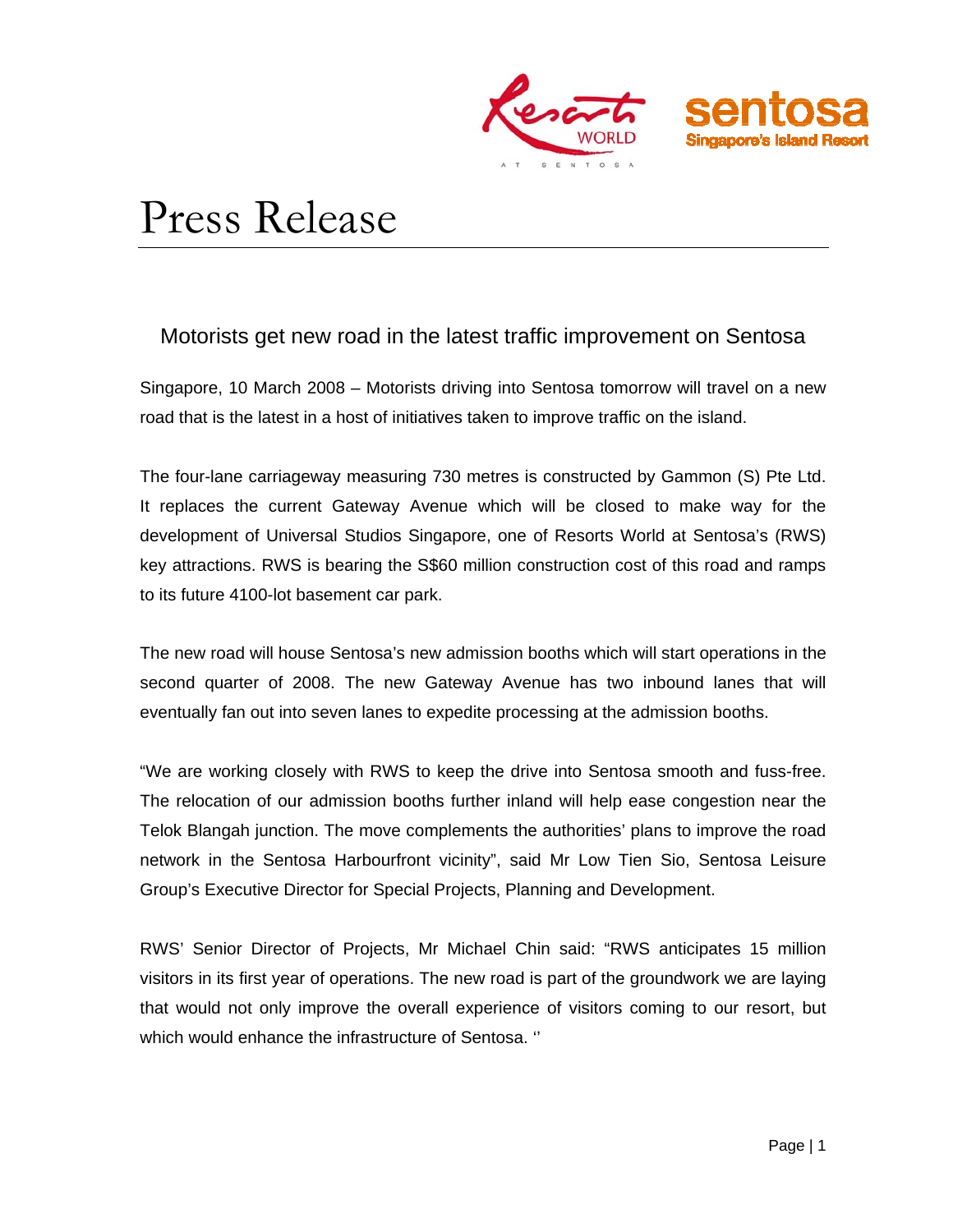For now, ticketing will continue at Sentosa Gateway before drivers cross the bridge into Sentosa. This will then move inward to the new location of the admission booths in a few months time. However the Ranger Post and Group Arrival Centre for tour group admissions will be relocated along the new Gateway Avenue immediately when the road opens to traffic. (See diagram 1)

The road is the latest in a series of measures Resorts World at Sentosa is taking to improve vehicular movement into and on the island. RWS announced in January 2008 that it had begun the construction of an over-S\$80 million bridge that will improve the current link between Singapore and Sentosa. The bridge will be completed in September 2009.

- ends -

## **About Resorts World at Sentosa**

Slated to be the world's most exciting family destinations*, Resorts World at Sentosa* is a collection of resorts and attractions with a plethora of fun-filled offerings for the entire family.

Taking pride of place on Singapore's resort island of Sentosa and spanning 49 hectares, this S\$6 billion mega-resort will be home to Southeast Asia's first and only Universal Studios theme park, the world's largest oceanarium and the region's first integrated destination spa.

The resort also boasts some 1,800 rooms, spread across its six hotels of varying themes, with full conference and meeting amenities. Topping the list are Maxims Residences, Hotel Michael and Singapore's very own Hard Rock Hotel.

Beyond resorts and attractions, world-class entertainment such as the Crane Dance – a spectacular multi-media moving art with cleverly choreographed animatronic cranes, set out at the waterfront – will also be presented to the public.

Indeed, come 2010, Resorts World at Sentosa looks set to welcome 15 million visitors. It will be a place that Singapore can proudly call its own.

### **About Sentosa island**

Sentosa is Singapore's premier island resort getaway and Asia's leading leisure destination The island resort hosts nearly 6 million visitors yearly. Just minutes from the city, this 500-hectare resort island is home to a plethora of themed attractions, award-winning spa retreats, lush rainforests, white sandy beaches, resort accommodations, championship golf courses, a deep-water yachting marina and luxury residences - making it a compelling destination for business and leisure. In 2010, some 2,500 homes at Sentosa Cove will dot the coast. Sentosa is poised to be an exciting destination to work, live and play

.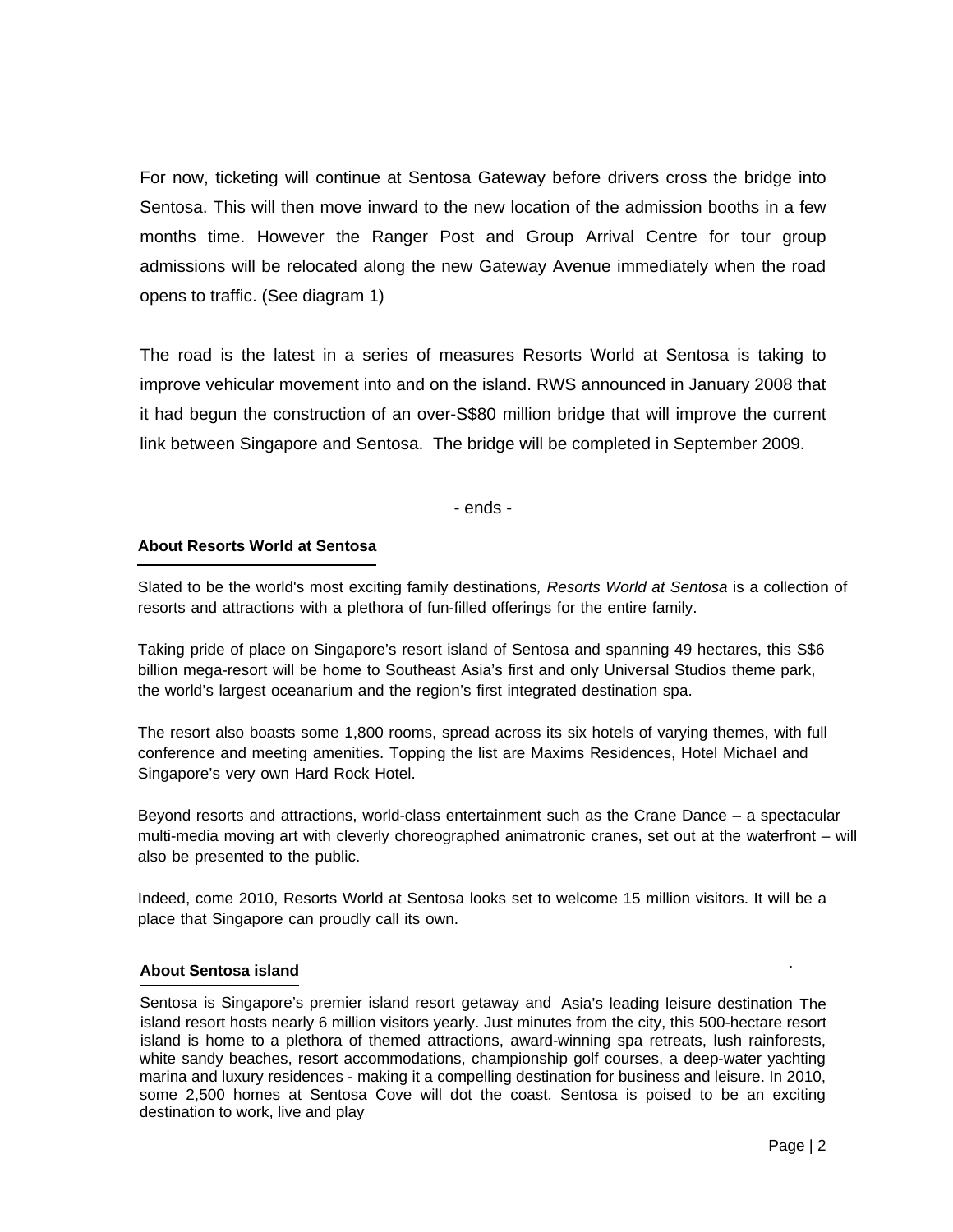#### **Media contacts**

Lim Soon Hua Resorts World at Sentosa Tel: + 65 6407 9768 Mobile: +65 9369 2019 Email: soonhua.lim@[rwsentosa.com](mailto:robin.goh@rwsentosa.com) 

Samantha Lee Weber Shandwick for Resorts World at Sentosa Tel: +65 6825 8022 Mobile: +65 9791 7465 Email: [salee@webershandwick.com](mailto:salee@webershandwick.com)

Suzanne Ho Sentosa Leisure Group Tel : +65 6279 1776 Mobile : +65 96624288 Email : [suzanne\\_ho@sentosa.com.sg](mailto:Suzanne_ho@sentosa.com.sg)